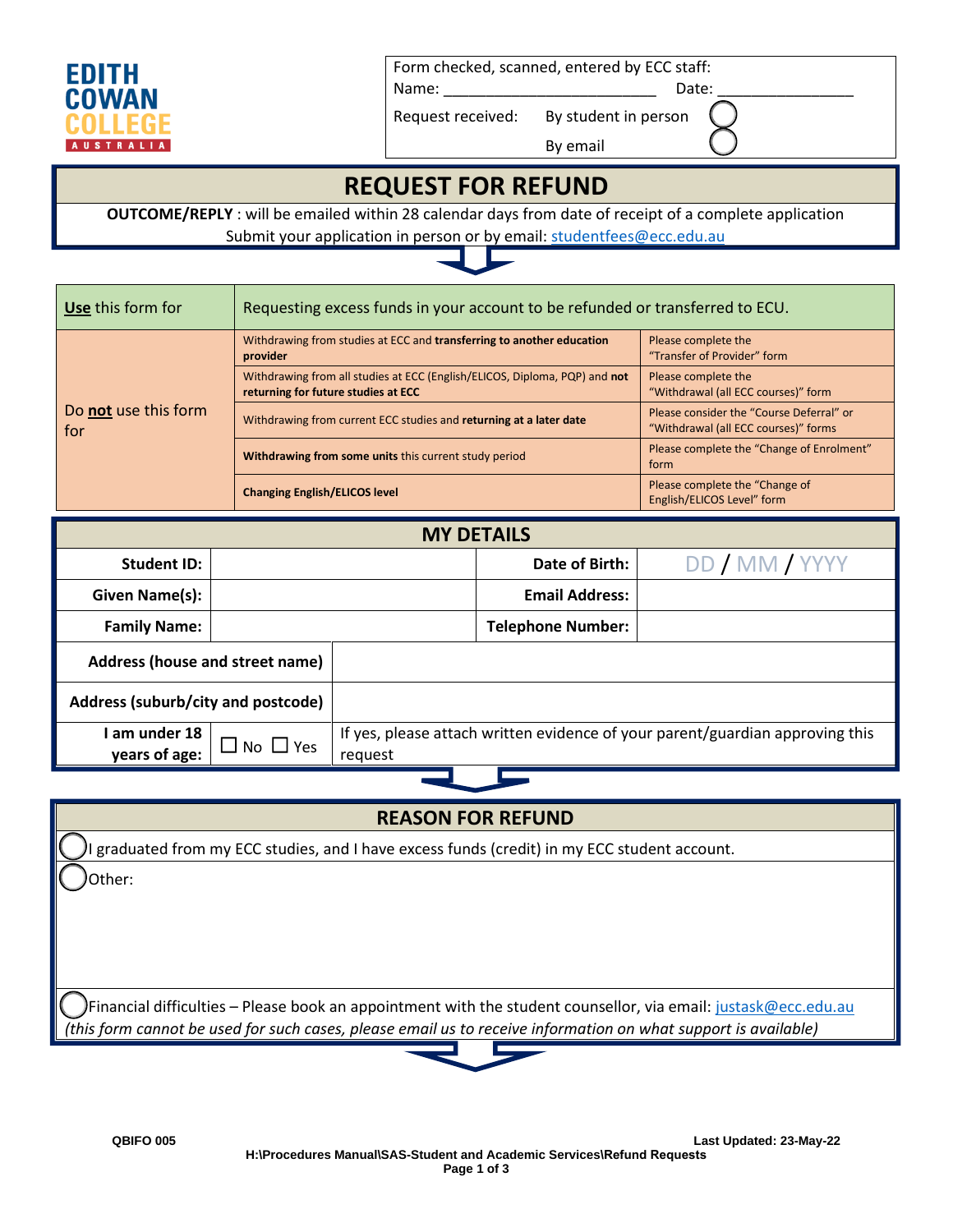|  | <b>WHERE TO SEND MY REFUND</b>                         |                        |  |  |                                       |                     |  |
|--|--------------------------------------------------------|------------------------|--|--|---------------------------------------|---------------------|--|
|  | Please transfer my funds to ECU.                       |                        |  |  |                                       |                     |  |
|  | Please transfer my funds to my Australian bank account |                        |  |  |                                       |                     |  |
|  | <b>BSB</b> number                                      |                        |  |  | Bank name                             |                     |  |
|  | Account number                                         |                        |  |  | Account holder's<br>name              |                     |  |
|  | Please transfer my funds to my overseas bank account   |                        |  |  |                                       |                     |  |
|  | Bank name                                              |                        |  |  | <b>Bank address</b>                   |                     |  |
|  | SWIFT code                                             |                        |  |  | <b>IFSC</b><br>(India transfers only) |                     |  |
|  | <b>Account or IBAN</b><br>number                       |                        |  |  | Account holder<br>name                |                     |  |
|  | (VPO or PO or Postal address not acceptable)           | Account holder address |  |  |                                       |                     |  |
|  | Please transfer my funds to my credit card             |                        |  |  |                                       |                     |  |
|  | Card holder name                                       |                        |  |  |                                       |                     |  |
|  | Card number                                            |                        |  |  |                                       | Expiry date (MM/YY) |  |
|  | Issuing bank                                           |                        |  |  |                                       |                     |  |

# **MY RIGHTS**

I am entitled to a reply/outcome within 28 calendar days from the date of submitting a complete application.

If my application is unsuccessful, the avenue of pursuing a Student Appeal is available to me, as per ECC's *Student Appeals Policy* and *Student Appeals Procedure* (https://www.edithcowancollege.edu.au/policies).

# **Further Information is available at:**

- Department of Home Affairs Assessment Factors and Simplified Streamlined Visa Processing Framework (SSVF) [www.homeaffairs.gov.au](http://www.homeaffairs.gov.au/)
- Overseas Students Ombudsman publications: [www.ombudsman.gov.au/about/overseas-students/oso](http://www.ombudsman.gov.au/about/overseas-students/oso-publications#for_students)[publications#for\\_students](http://www.ombudsman.gov.au/about/overseas-students/oso-publications#for_students)
- ECC Policies [http://www.edithcowancollege.edu.au/policies](http://www.pibt.wa.edu.au/policies)

# **ECC contact details:**

- ECC Student and Academic Services email: [justask@ecc.edu.au](mailto:justask@ecc.edu.au)
- ECC Student and Academic Services phone: +61 8 6279 1100

| I further declare that all the information I have given in this<br>form and all supporting documents I have provided are true | Signature: | (No signature required if you send this application<br>using your ECC student Gmail account) |
|-------------------------------------------------------------------------------------------------------------------------------|------------|----------------------------------------------------------------------------------------------|
| and correct.                                                                                                                  | Date:      | DD / MM / YYYY                                                                               |